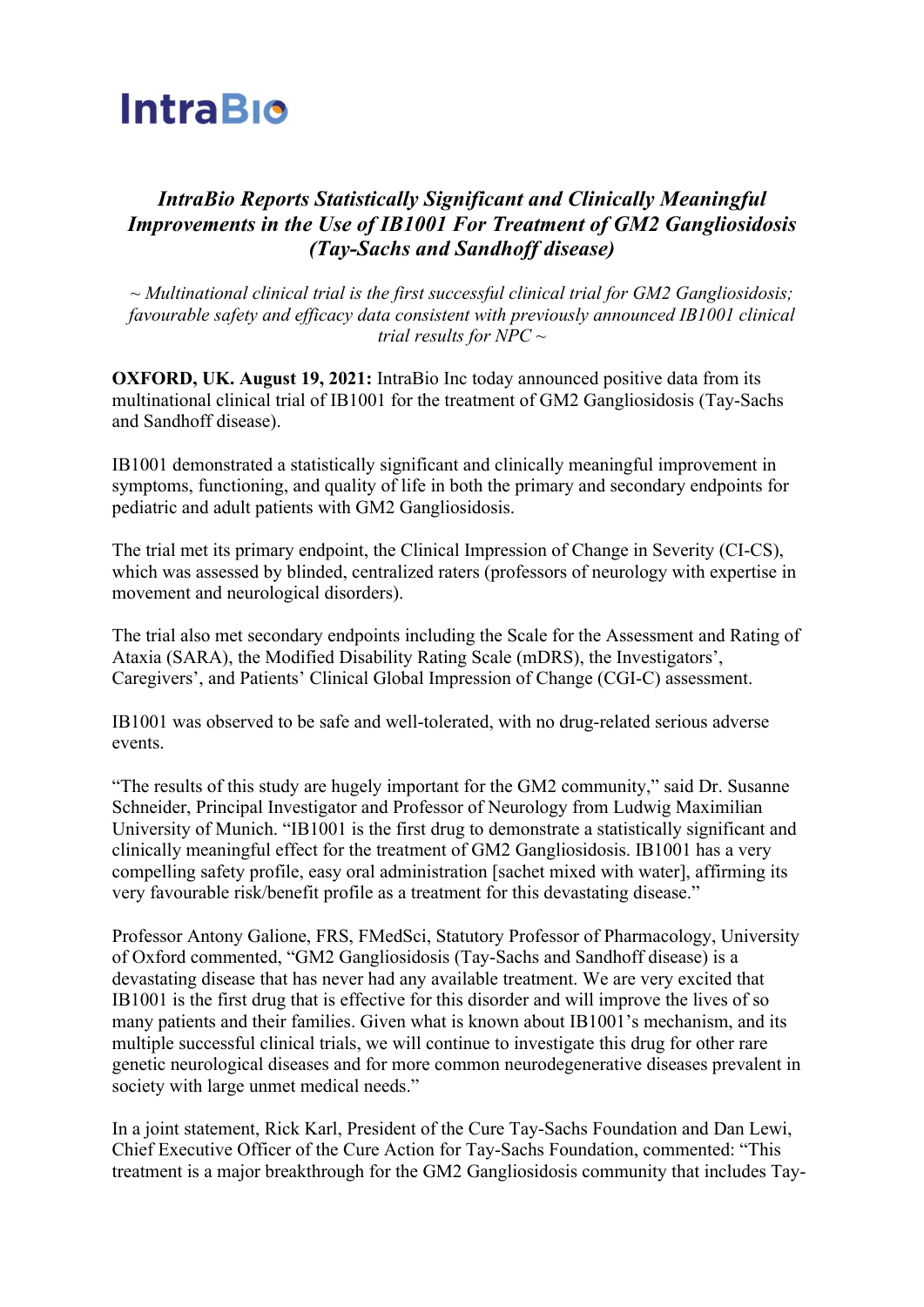# **IntraBio**

Sachs and Sandhoff. It is the first drug to offer hope to the patients and families affected by these devastating diseases. They are progressive, life-threatening conditions with no approved medicinal treatments. There is an urgent need for this effective treatment to be approved and made available for patients in our community before the window of therapeutic opportunity is lost."

The positive results of this IB1001-202 study are reinforced by the efficacy and safety profile of IB1001 already demonstrated in IntraBio's successful IB1001-201 study for Niemann-Pick disease Type C (NPC). As is the case in the IB1001-202 clinical trial for GM2 Gangliosidosis, IB1001-201 was the first clinical trial to demonstrate statistical significance and a clinically meaningful effect in patients with NPC. These results provide further momentum for the broad clinical development program planned for IB1001 which will address high unmet medical needs for the treatment of both rare and common neurological disorders.

#### **About IB1001-202 Trial**

IB1001-202 (NCT03759665) is a multinational clinical trial evaluating IB1001 for both symptomatic and neuroprotective, disease-modifying treatment for adult and pediatric patients with GM2 Gangliosidosis. Patients aged 6 years and older were enrolled at trial sites in the United States, the United Kingdom, the European Union.

To investigate its symptomatic effects, IB1001 was assessed during a "Parent Study" consisting of a baseline period (with or without a study-run in), a 6-week treatment period, followed by a 6-week post-treatment washout period for examining symptomatic relief. In the "Extension Phase", patients receive treatment with IB1001 for 1 year to study the neuroprotective, disease-modifying effects. Both the symptomatic and long-term benefits of treatment have previously been observed in observational clinical studies and are consistent with the pharmacological action of IB1001 demonstrated in *in vitro* and *in vivo* non-clinical studies.

In addition to Clinical Study IB1001-202, IntraBio has completed a parallel multinational clinical trial with IB1001 for the treatment of Niemann-Pick disease Type C (NPC; NCT03759639). In September 2020, IntraBio announced the positive results of this trial (IB1001-201), which met both its primary and secondary endpoints and demonstrated a statistically significant and meaningful improvement in patients with NPC.

IntraBio is currently conducting a parallel clinical trial for IB1001 for Ataxia-Telangiectasia (A-T; NCT03759678).

#### **About IB1001**

IB1001, N-acetyl-L-leucine, is an orally administered modified amino acid. *In vivo* studies have identified N-acetyl-L-leucine to be the active isomer of N-acetyl-DL-leucine that can restore neuronal function and protect against/delay disease progression in multiple neurological circuits of the brain. The mechanism of N-acetyl-L-leucine is multi-modal, including altered glucose and antioxidant metabolism, reduced lysosomal storage, and the reduction of neuroinflammation in the cerebellum, leading to the attenuation of cell death.